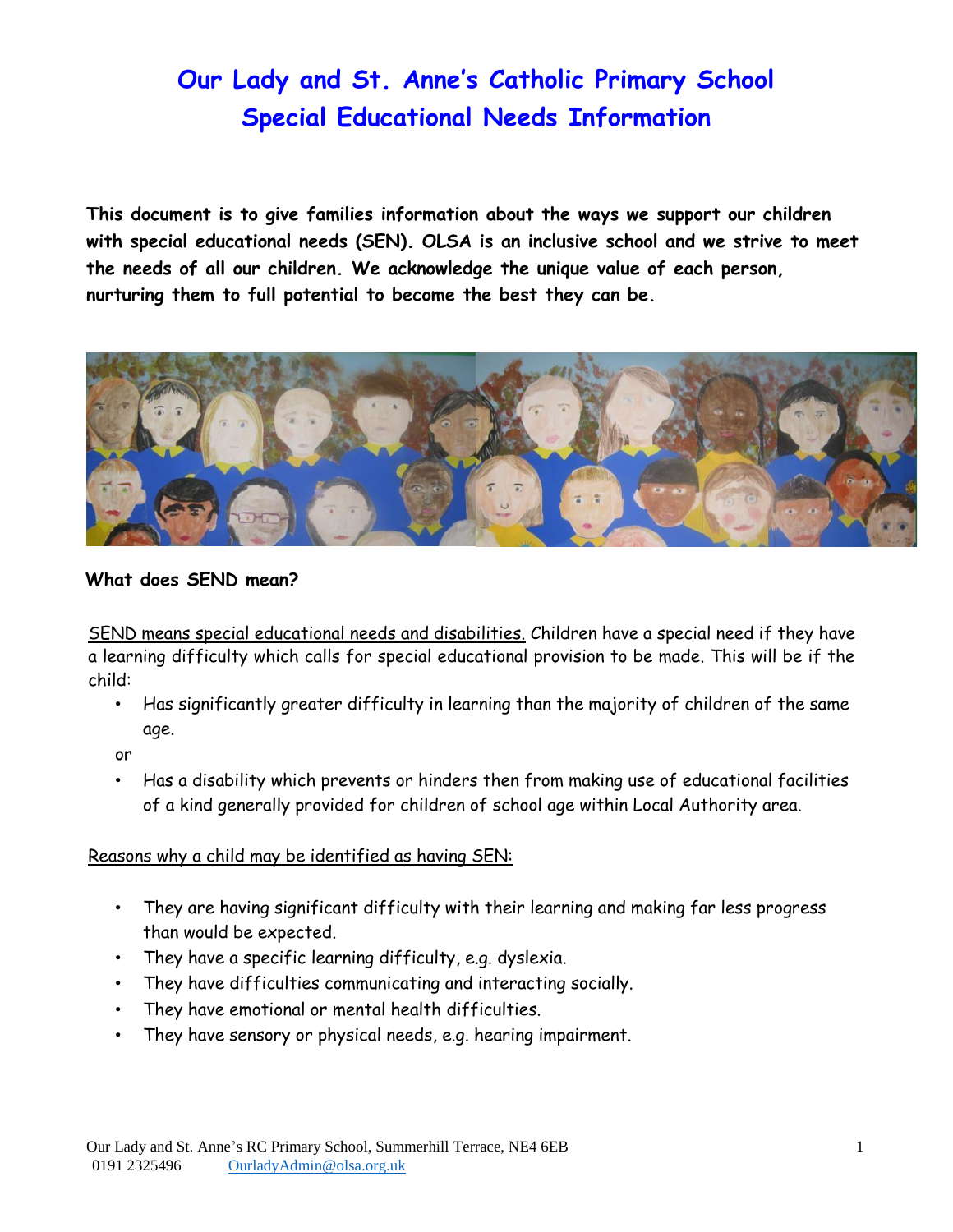### **Who Oversees Special Needs Provision at Our Lady and St. Anne's?**

Every member of staff has a responsibility to ensure that the needs of SEN children are being met. All Special Educational Needs provision is coordinated by the Special Educational Needs Cocoordinator (SENCO) Miss Limer. The school Special Educational Needs Teaching Assistant (SENTA) Ms Donnelly delivers specialist programmes and accesses resources. *(NB The restrictions of COVID mean currently Ms Donnelly is supporting one class in person but is able to provide advice to staff in other classes)* 

The special needs provision is reviewed on a regular basis throughout the year and reported to the school Governing Body.

All our children are treated as individuals and the class teacher, alongside other support staff, plan an appropriate differentiated curriculum for our children with additional needs to ensure high quality teaching and learning with effective support and resources. Clear personal provision plans and care plans are put in place and reviewed regularly. A range of carefully tailored interventions are developed, reviewed and evaluated to ensure maximum progress and impact. Key assessments help us check that children are on track to meet targets and planning accurately addresses needs. Progress, targets and plans are regularly reviewed and evaluated to inform next steps.

For all children who have an additional need, we:

- Liaise with previous schools/agencies who have been involved in the children's provision, on entry.
- Recognise that the family is the expert on their child and work in partnership with them.
- Deliver high quality teaching, adapting the curriculum and our resources to ensure children can access the learning.
- Have a Special Educational Needs Coordinator (SENCO) with full qualifications to lead on SEN provision.
- Have staff members in school who are trained and who have worked alongside other professionals to develop their skills, knowledge and expertise in specific areas of SEN.
- Assess and review the learning of our SEN children and use that information to inform future planning and teaching.
- Have a full time member of staff (SENTA) whose timetable is devoted to working in class, in groups and on one-to-one support with SEN children. *(Temporarily suspended due to COVID)*
- Have teaching assistants (TA) in class to support SEN children and/or to work with other children whilst the teacher works with the SEN children.
- Seek advice from outside agencies to ensure each child's needs are fully identified, understood and supported.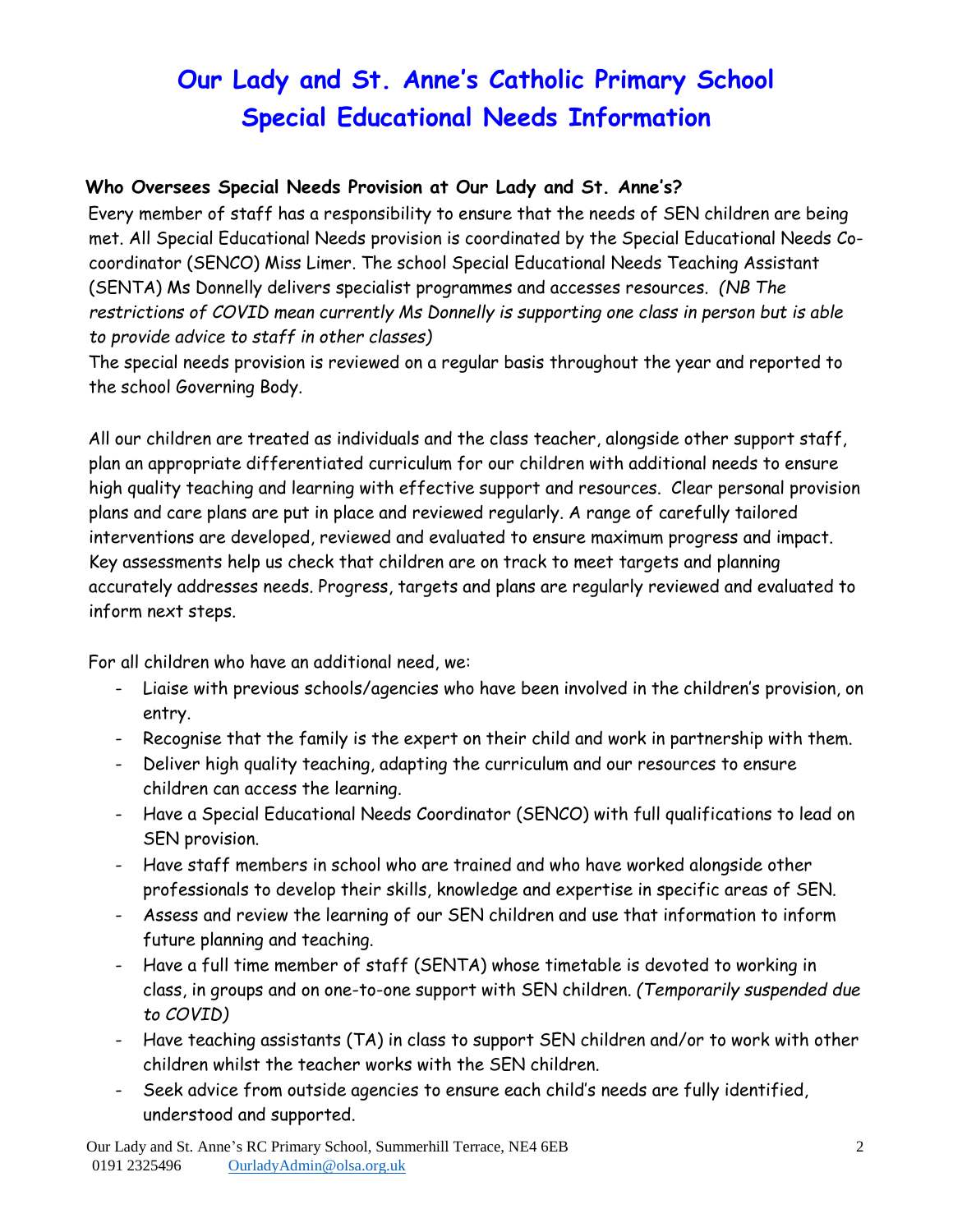- Regularly evaluate our SEN provision, effectiveness of interventions and programmes of work and resources.
- Ensure that school activities and trips, as far as possible, are accessible to all our SEN children.
- Hold twice yearly meetings with parents of all children, SEN and non SEN, the first informally and second formally.
- Arrange an additional annual review meeting for every child on the SEN register
- Arrange any additional meetings throughout the year as necessary if outside agencies are involved.
- Liaise closely with secondary schools to ensure SEN pupil information is clearly communicated and recommendations heard to ensure smooth transitions.

The four areas of special need have the following titles:

| Type of SEN                                                                                                                                                                                                | Suggested support provided in school                                                                                                                                                                                                                                                                                                                                                                                                                                                                       |
|------------------------------------------------------------------------------------------------------------------------------------------------------------------------------------------------------------|------------------------------------------------------------------------------------------------------------------------------------------------------------------------------------------------------------------------------------------------------------------------------------------------------------------------------------------------------------------------------------------------------------------------------------------------------------------------------------------------------------|
| <b>Cognition and Learning</b><br>Moderate Learning Difficulties (MLD)<br>Specific Learning Difficulties (SpLD)                                                                                             | - Advice sought from SENTASS (Special Educational Needs and<br>Support Service) to identify needs of children.<br>- Additional English and Maths intervention groups are provided.<br>- One-to-one support using programmes such as Toe-by-Toe, Sounds<br>Linkage and Nessy.<br>- Independent access to Lexia and Reading Eggs/Spellodrome to<br>support spelling, vocabulary, comprehension.<br>- Specific resources provided e.g. coloured overlays to help dyslexic<br>children with their reading.     |
| <b>Communication and Interaction</b><br>Speech and Language difficulties<br>Autistic Spectrum Disorders (ASD)<br>Registe<br>Break<br>Dinne<br>Circle time<br>Ston<br>뵬<br>Homework<br>Literacy<br>Numerocy | - Visual timetables for children to know what will happen and when.<br>- Social stories to help children learn how to approach different<br>social situations.<br>- Small group activities focusing on friendships.<br>- Advice sought from the SENTASS Communication and Interaction<br>Teacher or SENTASS Speech, Language and Communication Teacher<br>or Speech and Language Service and specific programmes of work<br>carried out by SENTA<br>- Sensory toys<br>-Box time<br>- Areas of low stimulus |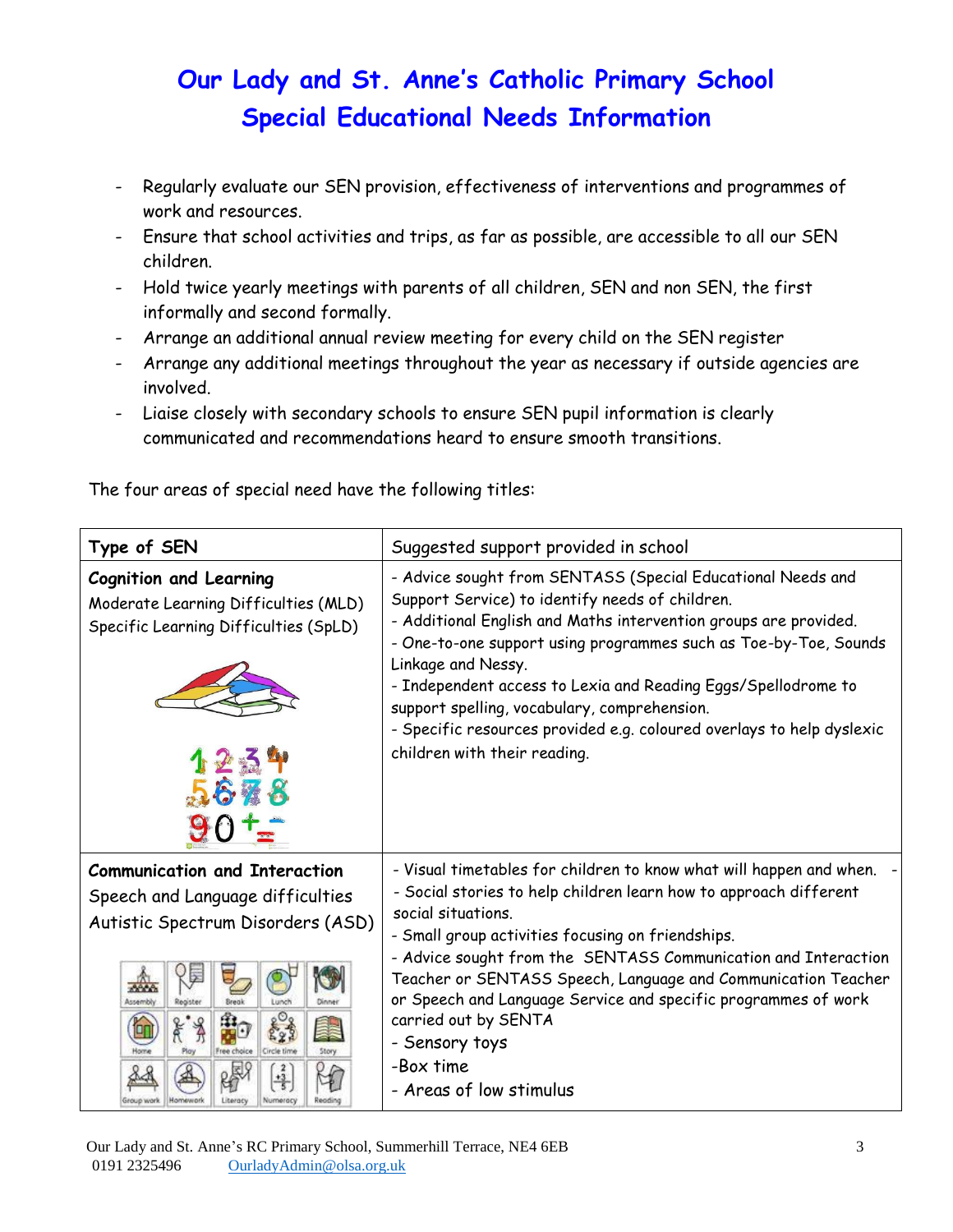|                                                                                                                                                       | - Staff working with children with Autism are provided with<br>Autism training                                                                                                                                                                                                                                                                                                                 |
|-------------------------------------------------------------------------------------------------------------------------------------------------------|------------------------------------------------------------------------------------------------------------------------------------------------------------------------------------------------------------------------------------------------------------------------------------------------------------------------------------------------------------------------------------------------|
| Social, Emotional and Mental<br><b>Health</b><br>Social Difficulties<br><b>Emotional Difficulties</b><br><b>Mental Health Conditions</b>              | -Opportunities for children to express themselves to share concerns,<br>anxieties or frustrations.<br>-Regular one to one sessions with a member of staff trained in<br>counselling when needed.<br>-Ensure the safety, well being and inclusion of children in all<br>activities.<br>-Advice sought from our School Nurse, LA Behaviour Support or our<br>school's Educational Psychologist.  |
| Sensory and Physical Needs<br>Hearing/Visual Impairments<br>(HI/VI)<br>Physical Disabilities (PD)<br>Multi-Sensory Impairment<br><b>Medical Needs</b> | -Advice from Newcastle Children's Vision Team and Hearing Impaired<br>Team.<br>-Practical Aids provided where appropriate to ensure pupils can<br>access the curriculum.<br>-Motor co-ordination programmes of work delivered by specialists or<br>trained SENTA<br>-Wheelchair access into and around school and a disabled toilet.<br>- Members of staff trained in administering medicines. |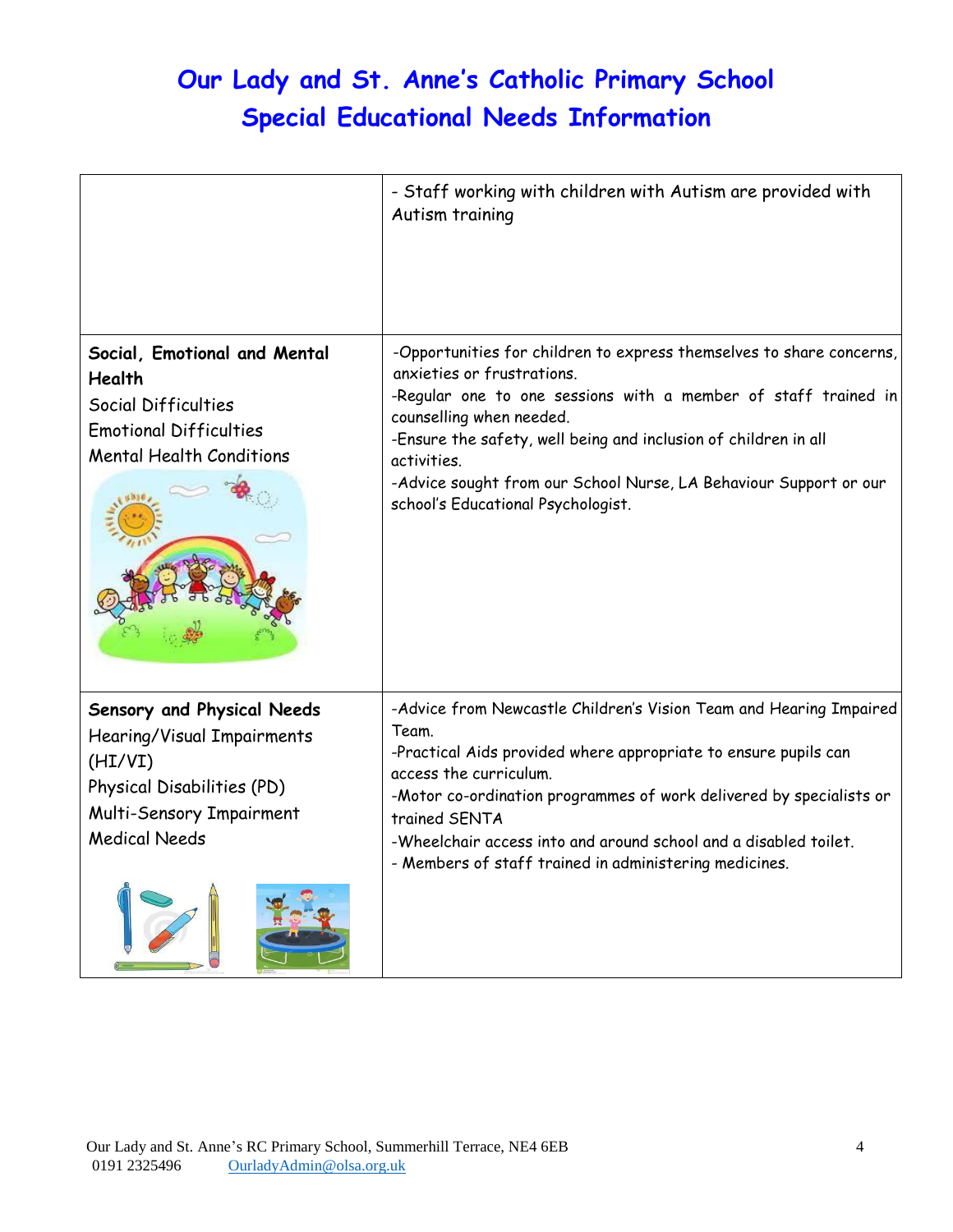### **Other questions you may have**

### **What do I do if I think my child has special educational needs?**

Parents may contact the class teacher to discuss initial concerns, or arrange an appointment with the SENCO via the school office on 232 5496.

If school is concerned about your child they will collect information from all staff involved and ask for your views and any information you can provide. Parents are an important part of this process; we will work actively with you and keep you fully informed about what is being done to meet your child's needs. If it is decided that your child needs further support, the class teacher will work with Miss Limer to arrange this and discuss this with you.

### **How will school support my child?**

Your child's class teacher will plan and deliver learning activities that meet the needs of your child. Your child may take part in additional small group activities or may receive some individual support. Your child's class teacher or SENCO can provide information in detail about the specific provision and arrangements that have been put in place for your child.

### **How will the curriculum be matched to my child's needs?**

At Our Lady and St. Anne's, high quality teaching enables all children to access a curriculum that is differentiated, to meet the needs of all children. Your child may, where appropriate, work in a smaller group or work 1 to 1 with an adult. If your child has complex, specific or general learning needs they may have a personalised plan which detail any special arrangements. Additional specialised resources will be provided if needed.

#### **How accessible is the school?**

The school is fully accessible with wide entrances and ramps leading into doorways. We have a toilet with wide entrance and changing facilities. We work with relevant professionals to enable children with specific needs attend school.

### **How will I know how well my child is doing?**

There will be regular meetings where parents are invited to discuss their child's current personalised provision and progress with the class teachers and/or SENCO/SENTA. This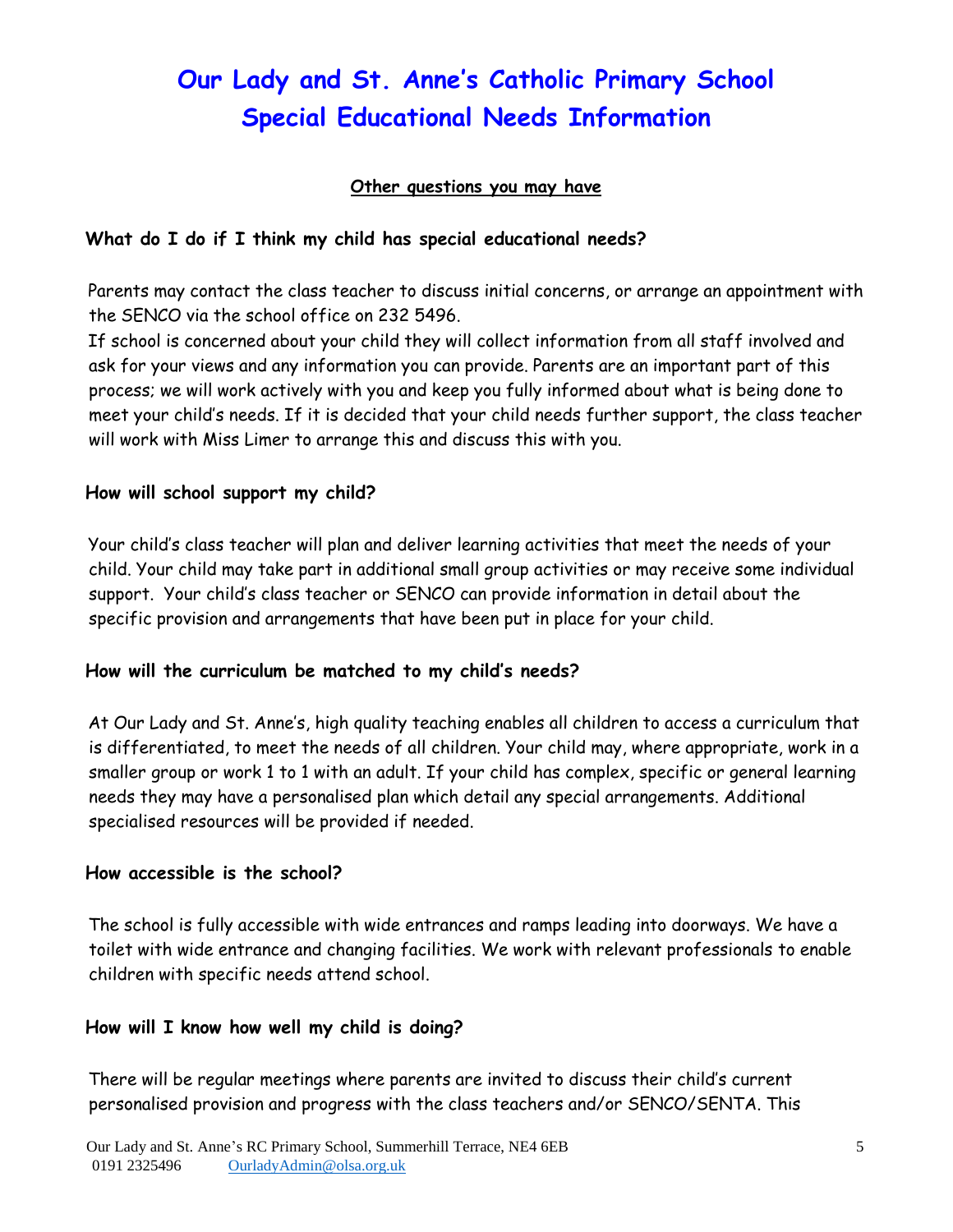includes parents' evenings and annual reports. Parents are encouraged to speak with the class teacher or SENCO/SENTA, should concerns arise.

### **What support will there be for my child's overall well-being?**

Our Lady and St Anne's prides itself on having a caring and supportive Catholic ethos. All our staff make sure the children have the highest levels of pastoral care possible. This support is varied but may include specific sessions designed to meet the emotional and social needs of individual children. We have close links with Local Authority services such as the SENTASS, our link Educational Psychologist, Speech and Language Therapists. We will seek advice or make referrals to get the best support possible, as quickly as possible. This may be as part of an Early Help Assessment or an Educational Health Care Plan. All our staff are trained in Child Protection procedures. We also have three members of staff who are fully trained to be specially designated Child Protection Officers to ensure the safeguarding of all children. These members of staff are Mr O'Brien, Mrs Henzell and Mrs Clennell.

### **How will the professionals from these services support and assess my child?**

Miss Limer will inform you of the services that might be involved in the support of your child in order to gain your consent and explain why they have been asked to give advice. Outside professionals who are linked with the school will usually come in to school and work with you and your child to gather information. This will enable them to assess your child's needs and advise the school on new and appropriate targets for your child's personalised provision plan. They will also be able to provide advice on the ways in which the school can help your child achieve the targets that are set. Following the receipt of advice from outside agencies a copy of the report will be sent to you. All staff supporting your child will have the appropriate training.

### **Will my child have one-to-one support in the classroom?**

For a small minority of children, one-to-one provision may be appropriate for specific activities. What is important is that your child has an effective personal programme of teaching and learning. This might involve the provision of different learning materials or special equipment or the training and development of staff to ensure the needs of your child are met.